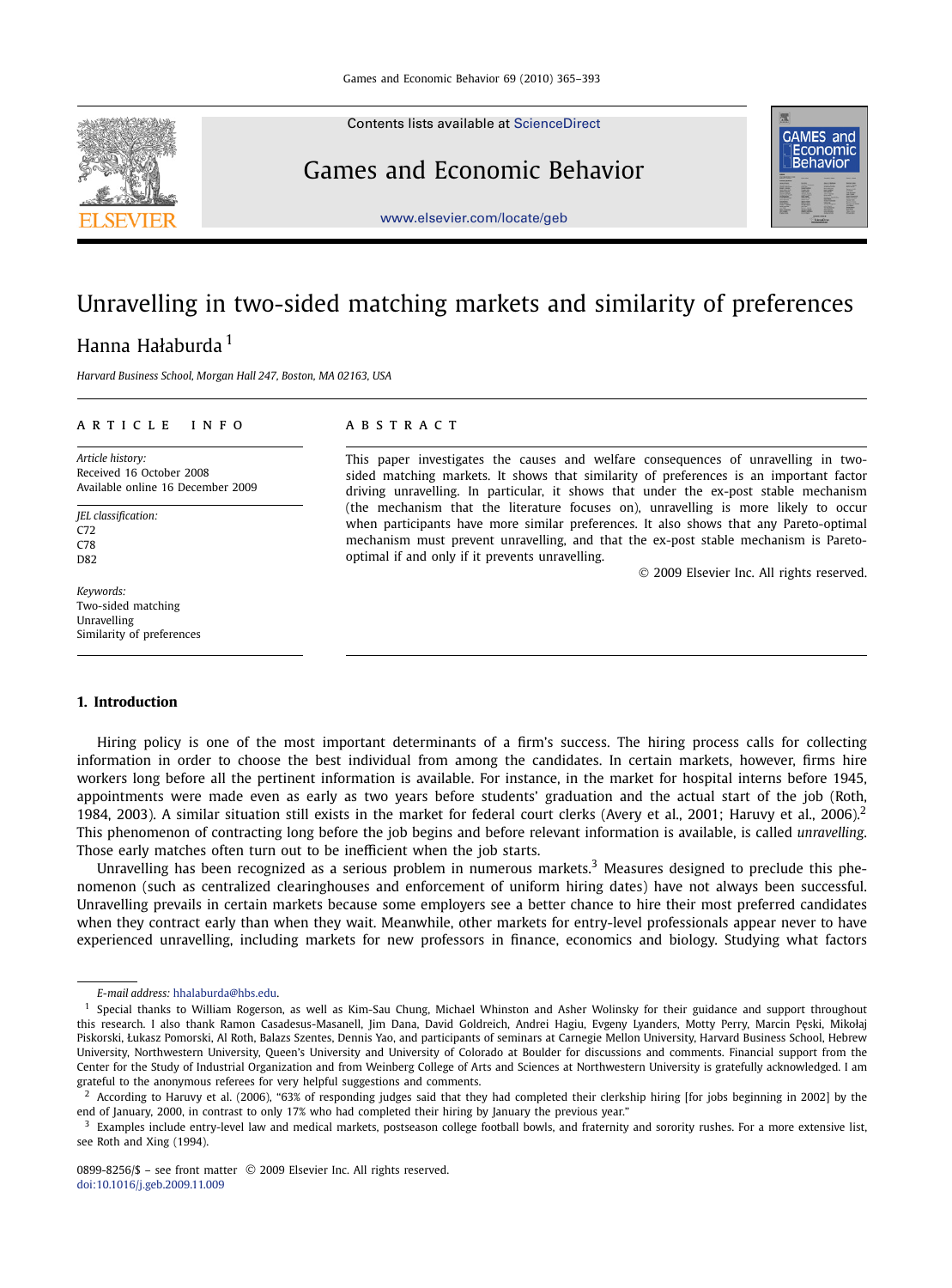lead to unravelling in some markets but not in others is necessary for designing better measures to prevent unravelling in markets prone to it.

Much of the existing research focuses on stability as the key to understanding unravelling. A matching is ex-post stable if every agent prefers his match to being unmatched, and if there is no blocking pair, that is, a worker and a firm that both strictly prefer each other to their assigned partners. Roth (1991) and Kagel and Roth (2000) argue that ex-post stable matching implemented upon arrival of pertinent information should preclude early contracting under uncertainty. This argument  $-$  known as the "stability hypothesis" (Roth, 1991)  $-$  is based mainly on the observation that implementing ex-post stable matching through a clearinghouse<sup>4</sup> stopped unravelling in the US and UK medical markets. However, some clearinghouses with an ex-post stable algorithm have failed to stop unravelling. Examples include the US gastroenterology market, whose clearinghouse was abandoned in 1996 (Niederle and Roth, 2003) and the Canadian market for new lawyers, where a large number of firms contract with students a year before graduation despite a clearinghouse (Roth and Xing, 1994). Roth and Xing (1994) also offer theoretical examples of unravelling even when ex-post stable matching is expected upon the arrival of pertinent information. There is no consensus, however, what drives those examples — what are the reasons for the stability hypothesis to fail; that is, for a clearinghouse with ex-post stable algorithm to unravel.<sup>5</sup>

Despite extensive discussion in the economics literature, we have only limited understanding of why unravelling occurs in some markets but not in others. And the basic question of what are the potentials and limitations of mechanisms designed for markets where unravelling is possible remains largely unexplored. This paper investigates both issues: the causes of unravelling and mechanism design. The existing literature on unravelling had not considered the relevance of similarity of preferences. This paper shows that the similarity of preferences is an important factor contributing to unravelling. The more similar are firms' preferences, the more unravelling will occur in the market. This provides a reason for the stability hypothesis to fail: high similarity of preferences may cause an ex-post stable matching mechanism to unravel. This paper also shows that unravelling leads to a loss in welfare, and a mechanism must preclude unravelling to be Pareto-optimal. Moreover, for any market, there exists a Pareto-optimal mechanism, which does not unravel. In markets where ex-post stable mechanism unravels, there exist unstable mechanisms that do not unravel, Pareto-improve on the ex-post stable mechanism and achieve Pareto-optimal outcome.

This paper examines a two-sided matching market populated by firms on one side and workers on the other. The agents on each side are heterogeneous and they have preferences over agents on the other side of the market. Their aim is to match with the best possible agent on the other side. Workers' preferences over firms are identical: all workers agree on which firm is the best firm, the next-to-best or the worst firm. Firms, however, may have different preferences over the workers. The similarity of firms' preferences over workers is a comparative statics parameter; two extreme cases are independent and identical preferences, although intermediate levels of similarity are also explored. There are two periods. Firms and workers can contract in either period, but firms only learn their preferences in the second period. The firms and workers who contract in the first period exit the market. The agents who remain in the second period participate in a mechanism that produces a matching between them. In this model, contracting during the first period, before firms have learned their preferences, constitutes unravelling. Such early contracting takes place when a firm makes an offer during the first period and the offer is accepted.<sup>6</sup> This happens when contracting under uncertainty yields a higher expected payoff, for both the firm and the worker, than the expected matching in the second period.

The first part of the paper investigates unravelling when the mechanism in the second period is assumed to produce the ex-post stable matching. In the environment considered here there always exists a unique ex-post stable matching. It is obtained by matching the best firm with its most preferred worker, next-best firm with its most preferred worker from among the remaining ones, etc. The focus of this part of the paper is to analyze how the nature of equilibria changes with similarity of firms' preferences, under the ex-post stable mechanism. In particular, sequential equilibria in pure strategies are explored. It is shown that the nature of these equilibria depends crucially on the level of similarity: unravelling occurs only in markets where firms' preferences are sufficiently similar. And more firms contract early in equilibrium as preferences become more similar.

With very similar preferences, many firms are likely to prefer the same workers. Once the information about rankings arrives and the ex-post stable matching is implemented by the mechanism, the best firms are matched with workers preferred by most firms, and worse firms are very likely to be matched with workers they rank low. Even before firms know the actual rankings, they are aware that once that information is available, all firms will compete for the same workers. Amid such competition, worse firms may have a better chance to hire their top candidates if they contract before rankings are known. Contracting so early presents some risk: the firm may end up with an even worse candidate. But there

<sup>&</sup>lt;sup>4</sup> In a clearinghouse, firms and workers submit their preferences, and a matching among all participants is produced by an algorithm.<br><sup>5</sup> The stability by pathosis is not the only explanation of unavalling in the literat

The stability hypothesis is not the only explanation of unravelling in the literature. Other factors contributing to unravelling are congestion (Roth and Xing, 1997), exploding offers (Niederle and Roth, 2004), shocks in supply and demand (McKinney et al., 2005). In Damiano et al. (2005), early contracting is the result of costly search. Li and Rosen (1998), Li and Suen (2000) and Suen (2000) point to workers' risk aversion as the main cause of the phenomenon. This paper analyzes another — previously unexplored — factor contributing to unravelling: similarity of preference.

Although risk aversion plays an important role and may be an additional cause of early contracting, it is not a necessary condition for the phenomenon. The model in this paper assumes risk neutrality in order to distinguish incentives to unravel driven by similarity of preferences from those attributable to risk aversion.

 $6$  All offers made in the first period expire by the end of that period. Such offers are sometimes referred to as "exploding offers." Niederle and Roth (2004) show that exploding offers are necessary for unravelling to occur.